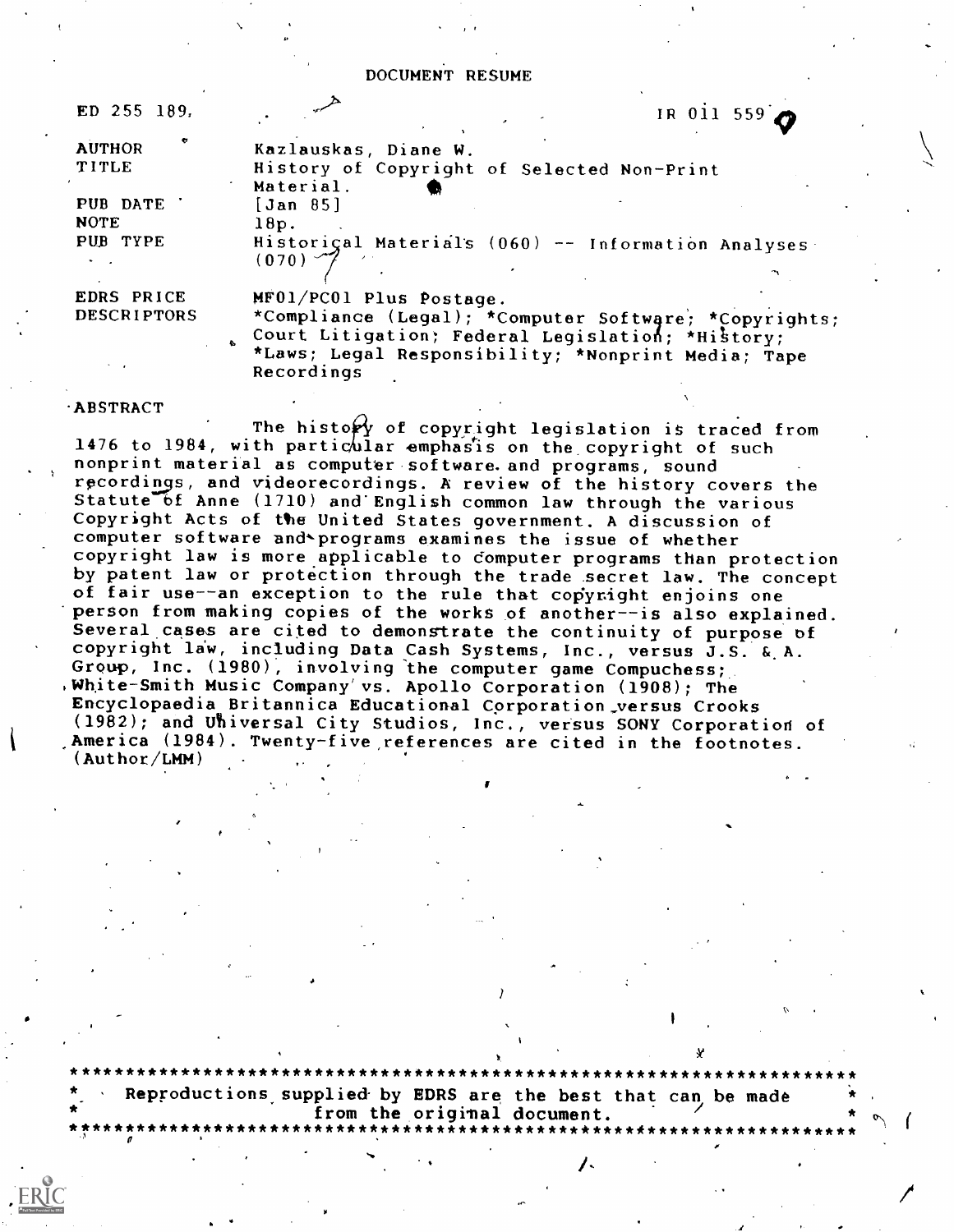$\sigma \cdot$  $\boldsymbol{\infty}$ 5 20

101155

US DEPARTMENT OF EDUCATION NATIONAL INSTITUTE OF EDUCATION **EDUCATIONAL BESOURCES INFORMATION**  $-11$  N II H  $+0.01$ **K** This document has been reproduced as

received from the person to sugarization monitorboxed Major changes have been made to mining and making to an incomplete

. Points of case of customers stated of this during ownt do not on essaidy represent official NH. position in policy

History of Copyright of Selected Non-print Material

I. ABSTRACT

PERMISSION TO REPRODUCE THIS MATERIAL HAS BEEN GRANTED BY Diane W. Kazlauskas

TO THE EDUCATIONAL RESOURCES INFORMATION CENTER (ERIC)

BEST COPY AVAILABLE

The history of conyright legislation is traced from 1476 to 1984 with particular emphasis on the copyright of such non-print material as computer software and programs, sound recordings, and videorecordings. Several illustrative cases are cited to demonstrate the continuity of purpose of copyright law.

II. HISTORY

Copyright is defined as "the exclusive right to print, reprint, publiah, copy and sall books, parrodicals, newspapers, dramatic and musical compositions, lectures, works of art, photographa, pictorial illustrationa, and motion pictures, for the period of the author's life plus an additional fifty years."<1> It extends from books, maps, and charts orginally covered in the first copyright law in 1710, <2> to fine art, art reproductions and performances of various kinds protected in the nineteenth century, <3> to sound recordings and machine-readable works of the present day. The purpose of copyright has always been to control the reproduction of created works, but the reason for providing auch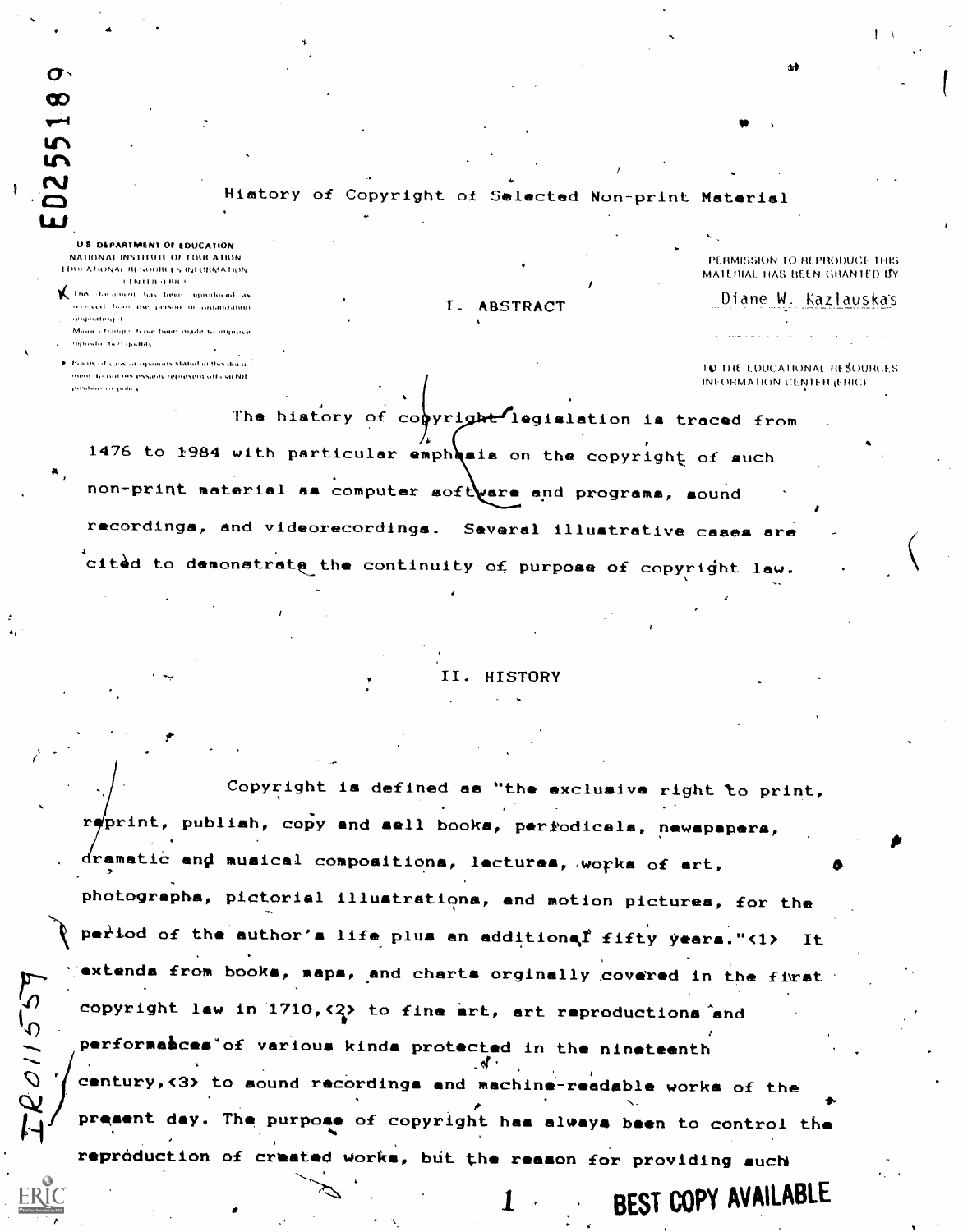protection has changed over time. <4> The concept of copyright protection can be traced back to the sixteenth century.

Before William Caxton' established his printing business in 1476(5) there was no need for copyright because the threat of wideapread reproduction of another work was unlikely. Copying by hand was tedious and time-consuming. Like the printing industry, copyright protection began in England in the aixteenth century with the presumed need to regulate the printing trade to control the. spread of heretical and seditious ideas. <6x This regulation was achieved both by having the books to be printed licensed with an ecclesias cal body and by licenaing only certain presses, usually those of the Stationers' Company, one of England's major guilds. < 7>

In the seventeenth century, political thought, revolution, and civil war ended this rigorous censorship and piracy flourished until about 1710 when the first modern English copyright law, the Statute of Anne, was passed. < 8>

The Statute of Anne contained the first provision for protection favoring the author rather than the printer, the church, or the state.<9> DONALDSON v. BECKET (1774), a precedent-setting case which declared that copyright was subject to statutory rather than common law, <10>>>>>> made further refinements in the law which was subsequently plagiarized<11> by the Writers of the United States Constitution. Copyright then remained essentially unchanged until the Copyright Act of 1976.<12>

Moat bf the law in the United States is derived from English common law and the area of copyright law is no exception. According to Indiana, University law professor Maurice J.

 $2$  DC

BEST COPY AVAILABLE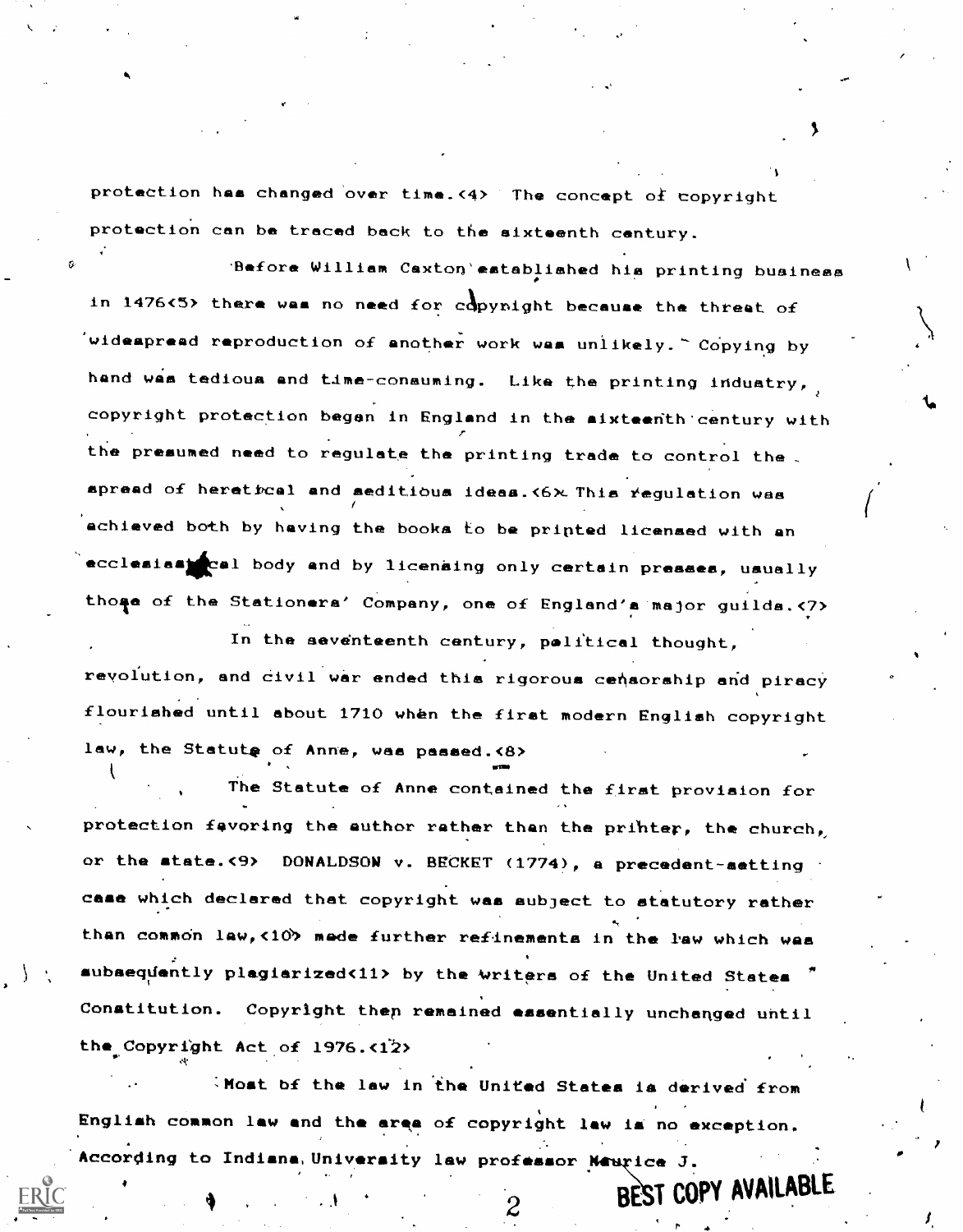Ho'lland,<13> little is known of colonial copyright law,<14> but the framers of the Constitution included vague laws to- protect authors and promote the arts and sciendes. <15> Copyright legislation expanded in the ninteenth century protetting:

st.

| Printa                | 1802               |  |  |
|-----------------------|--------------------|--|--|
| Musical composition   | 1831               |  |  |
| Dramatic composition  |                    |  |  |
| in performance        | 1856               |  |  |
| Photographa           | 1865               |  |  |
| Fine art<br>I         | 1870               |  |  |
| Tranalationa          | 1870               |  |  |
| Non-dramatic literary |                    |  |  |
| work                  | 1870               |  |  |
| Musical composition   |                    |  |  |
| in performance        | 1897 <sub>16</sub> |  |  |
|                       |                    |  |  |

There were two other noteworthy developments in U. S. copyright protection during the nineteenth century. One, in 1831, extended the duration of copyright from fourteen to twenty-eight years while maintaining the fourteen-year-renewal period.<17> The other development involved a provision for the protection of foreign authors. This action, called the Chace Act (1891), afforded the same protection to foreign authors that domestic authors received.<18> Ironically, 'the real protection went to the U. S. authors whose works were largely being ignored by publishers naturally preferring the royalty-free work of English and other foreign authors. $\langle 19 \rangle$ 

The Copyright Act of 1909 again extended the duration of copyright by increasing the renewal period to twenty-eight years, <20> but 1976 brought the first real change in copyright legistation since the-days of Queen Anne.<21>

 $\ddot{\bullet}$  and  $\ddot{\bullet}$ The 1976 Copyright Act completely redefined copyright by specifying the rights of the author more carefully than had been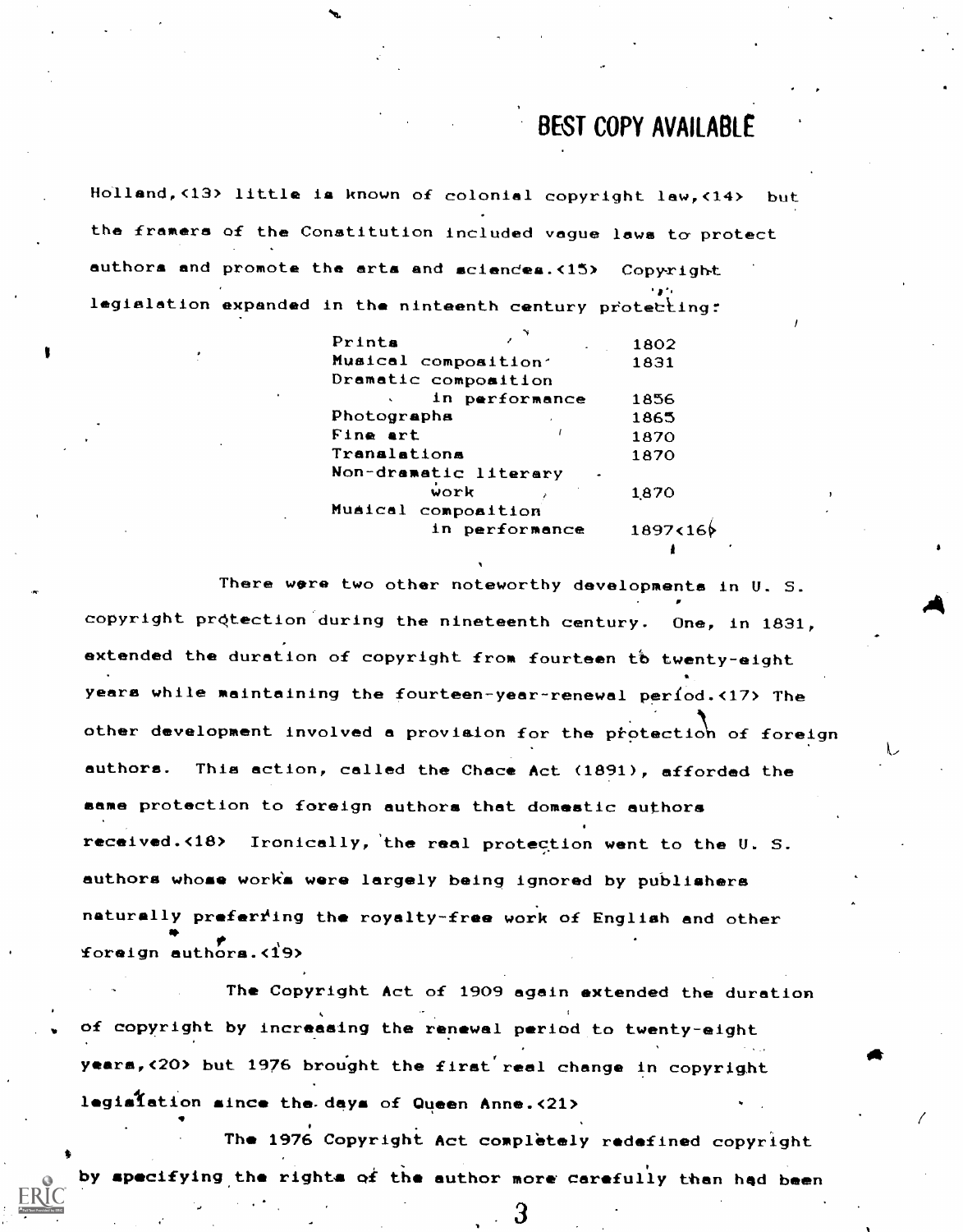done in previous legislation.<22> The rights of copyright were clearly atipulated am the rights to "1. reproduce the work; 2. prepare derivative works based upon it; 3. distribute the work to the public; 4. perform the work publicly; and 5. display the work publicly." The "suthor" in copyright is defined broadly as "the creator of a work...even though he or she may, in ordinary conversation, be called, may, an artist or a compoaer."<23,

This copyright law became longer, more detailed, and more specific than any of its predecessors, leaving less room for judicial intorptetation than former copyright lawa.<24> Also, duration of copyright was lengthened again to include the author's' life plum fifty years for new copyrights, or, for existing. copyrights of twenty-eight years, one forty-seven year extension for a total of seventy-five years. < 25> Finally, copyright became transferable.(26)

Other content modifications included the preemption of all state common 14w copyright of unpublished work which placed copyright firmly in the domain of federal statutory law;  $+$ simplification of procedures for obtaining copyright to encourage authors to register their work; provision for library and other educational photocopying; and the inclusion in copyright coverage of the broad array of wechanical and electronic media that reflected  $\blacksquare$ the technology of the day.  $\langle 2 \rangle$ )

# BEST COPY AVAIL

 $\bullet$  4  $\bullet$  4  $\bullet$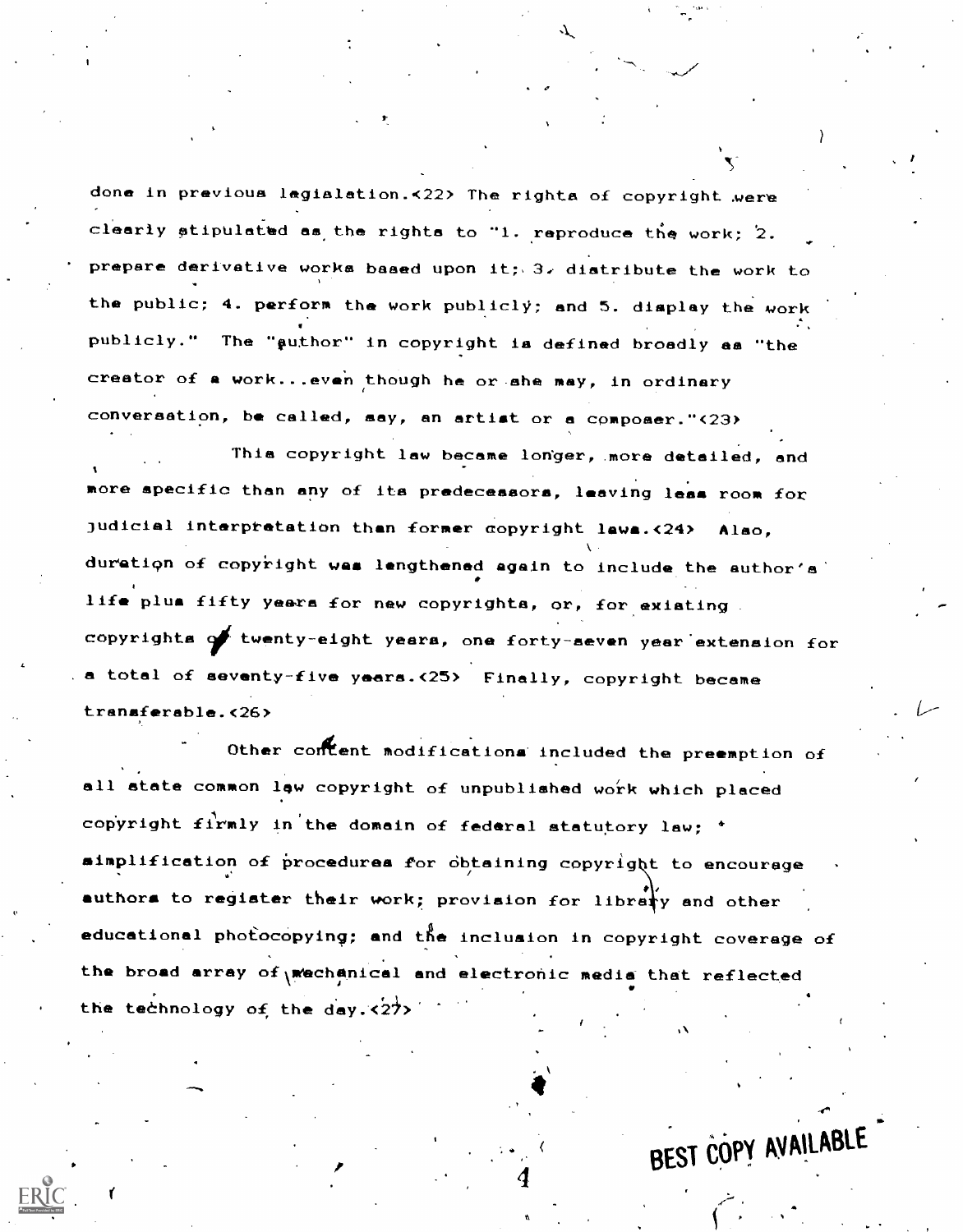III. COMPUTER SOFTWARE AND PROGRAMS

The year 1976 also saw the marketing of the first microcomputer. <28> $J$ Even before the microcomputer, the question of protection of computer elements had arisen  $\mathbf{r}$  Legal protection of computer programs is essential to the individual entrepreneur for the encouragement of creative endeavor<29> and has its historical precedent in the underlying intent of copyright since the Statute of Anne. Furthermore, the Congress that enacted"the 1976 Copyright Act clearly intended that computer software and programs be protected;<30> however', the application of this intent was nebulous.

A large part of the problem stemmed from the basic question of whether copyright protection was actually more applicable to computer programs than protection by patent law or protection through the trade secret law. < 31> A patent is granted to one who discovers, invents or significantly improves a substance, product, machine, process, or method; whereas, a trade secret is a device, formula, pattern, or combination of these, which gives its  $\mathcal{L}$  and  $\mathcal{L}$ creator benefits over a competitor.<32>

To understand this dilemma, however, a faw highly aimplified definitions are in order:  $(1)$  A program is a set of instructions that, fed to the computer, producea a certain result;<33> (2) Software (and also firmware) is the place in which ,. the program is usually atored<34 $\chi$  on tapes, disks,<35> or cassettes;  $(4)$  The program can be expressed in several ways, one of which is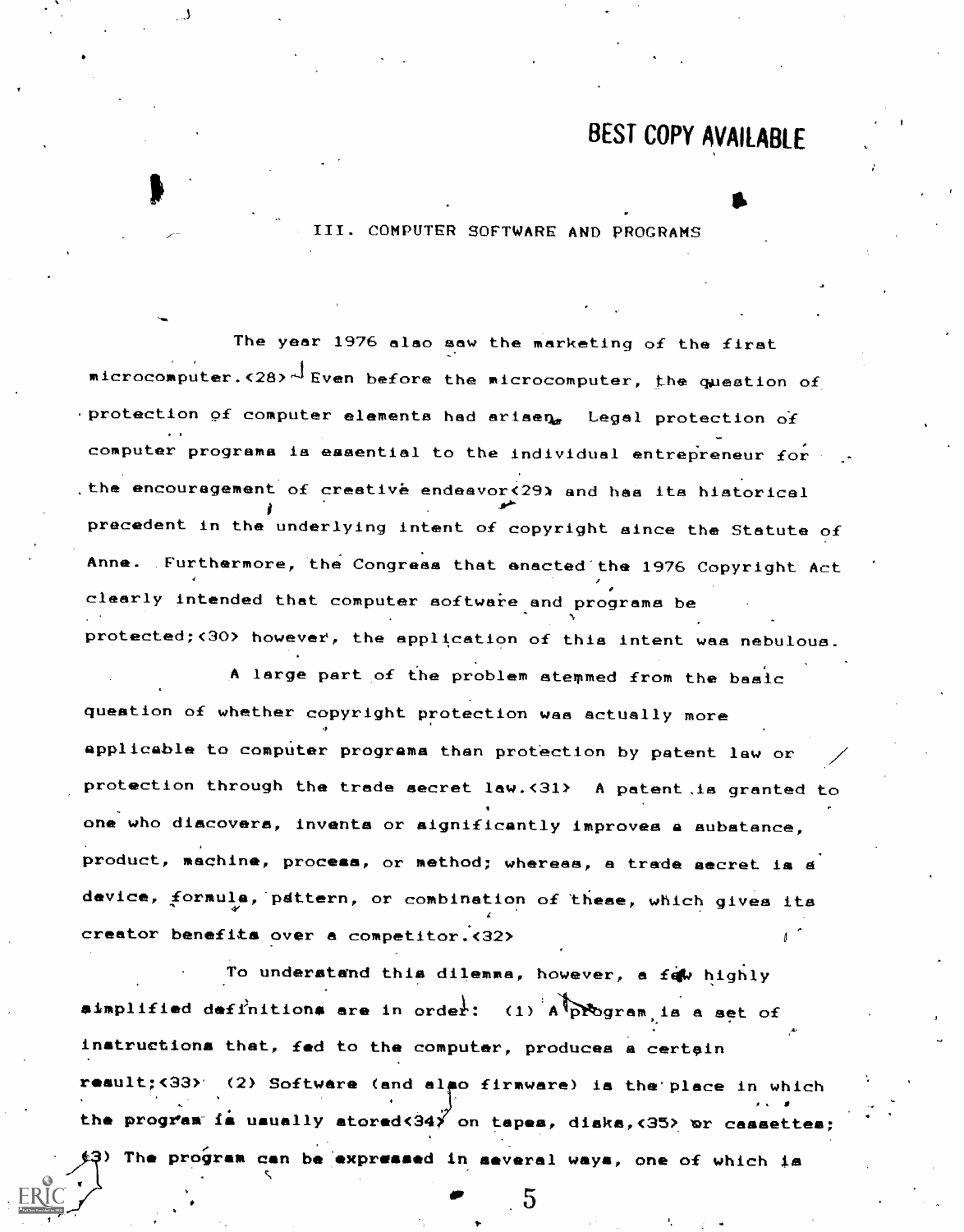object code, which is incomprehenaible to most people.< 36> Stated another way, the program (instructions to the computer) is stored in  $\sim$ aoftware and can be expressed in object code.

To help clarify the issue of copyrightability, the National Commission of New Technological Uses of Copyrighted Works (CONTU) was formed in 1974.<37> This commission's work resulted in the Computer Software Copyright  $\measuredangle$ ct of 1980 that amended the 1976 act.  $(38)$  Part of the act stated that it is not an infringement to copy a program if the copy "is created as an essential step in the utilization of the computer program; < 39> or if the copy is made for archival purposes.<40> This issue was addressed in the fair use aegment of the 1976 Copyright Act. The issue of copyright  $\mathbf{w}$  and  $\mathbf{w}$ protection versus protection by patent or trade secret law, was resolved in the courts.

In 1980, the case DATA CASH SYSTEMS, INC. v. JS&A GROUP, INC. (480 F.Supp. 1063) was heard. This case involved Data Cash Systems' game COMPUCHESS, the program for which was encoded on firmware.<41> On the presumption that the program could not' be unloaded (decoded), Data Cash Systems did not attempt'to protect it. However, JS&A Group was able to unload and goby the program and thus  $\mathbf{e}^{\mathbf{e}}$  and  $\mathbf{e}^{\mathbf{e}}$  and  $\mathbf{e}^{\mathbf{e}}$  and  $\mathbf{e}^{\mathbf{e}}$  and  $\mathbf{e}^{\mathbf{e}}$ marketed a aimiliar game. ' Data Cash Systems sued unsuccessfu2 ly.<42>

The basis for the decision in favor of JS&A Group was the case of WHITE-SMITH MUSIC COMPANY v. APOLLO COMPANY of 1908 (209 U. S. 1)  $\Lambda$ n which Apollo reproduced on a piano roll music from a piece of sheet music published by White-Smith. The court ruled in favor of Apollo stating that the piano roll was not intended to be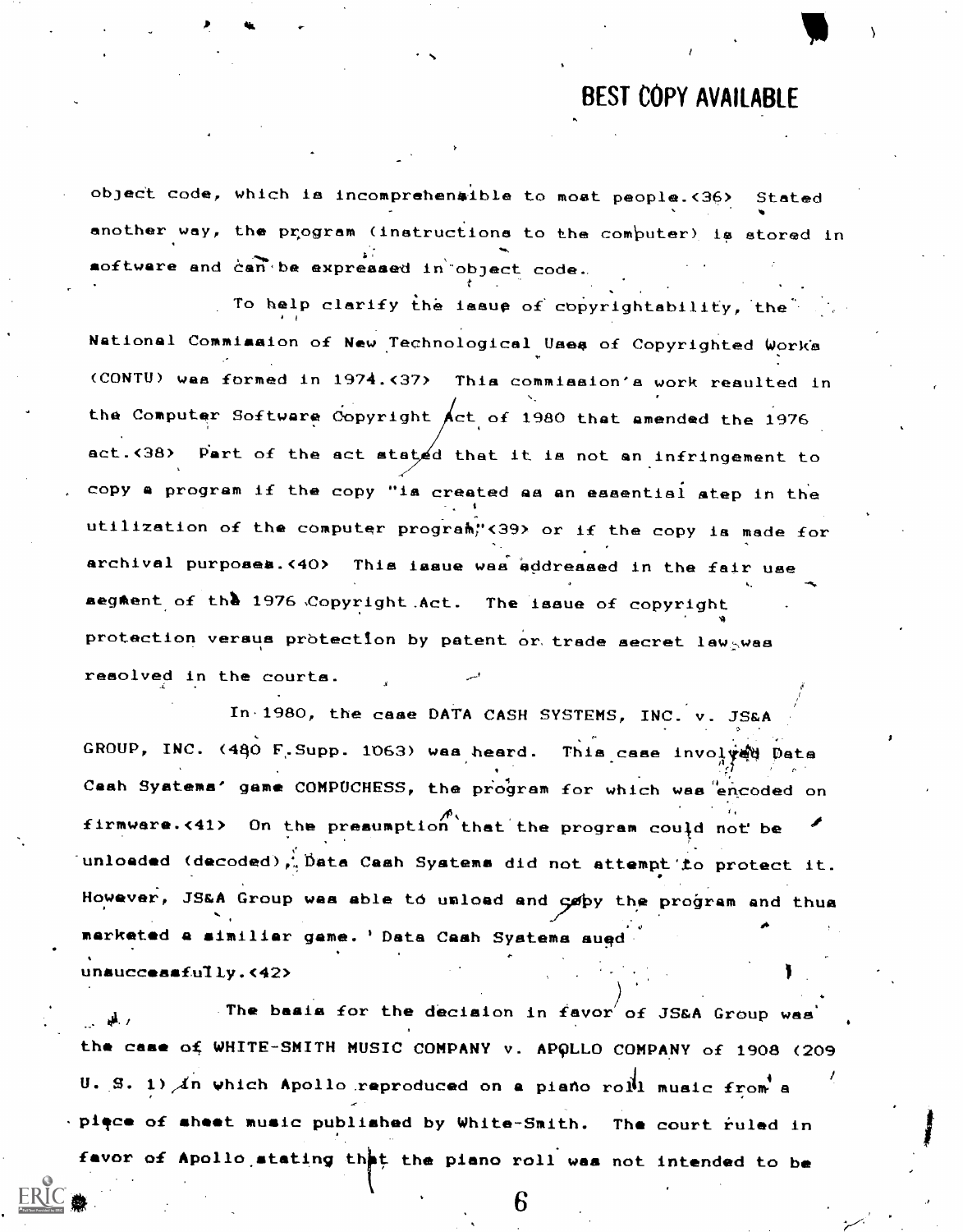$\mathcal{A}$  and  $\mathcal{A}$  are the set of  $\mathcal{A}$ read by human beinga.<43> In the case of DATA CASH SYSTEMS v. JS&A GROUP, INC., the court ruled that, like the piano roll, the object code was not intended to be read by human beings.

On appeal, the COMPUCHESS case was dismissed, but the rationale was changed. The judge determined that Data Cash Systems gave up its right to protection by not obtaining a copyright. <44>

0ther cases followed involving one computer company auing another for copying and marketing aimilar programs. After  $\mathcal{F}$ APPLE COMPANY v. FORMULA INTERNATIONAL, INC. (562 F.Supp. 775) end  $T$ (NDY CORP. v. PERSONAL MICRO COMPUTERS, INC. (524 F. Supp. 171, 173), the courts, relying heavily on the groundwork laid by CONTU, decided that computer programs, regardless of where they were stored or how they were expressed, were authored works and thus entitled to copyright protection.X45>.

### IV. SOUND RECORDINGS

The case of WHITE-SMITH v. APOLLO COMPANY (209 U. S. 1) was also the precedent for parly legislation regarding sound recordings, <46> a phrase defined in copyright as "a work that reaults from the fixation of a series of sounds (but not including the sounds accompanying a motion picture or other audiovisual work). Material objects in which the sounds are fixed are termed r phonorecords' (even if they heppen to be audiotapes)."<47> In simpler terms, sound recordings are records or tapes.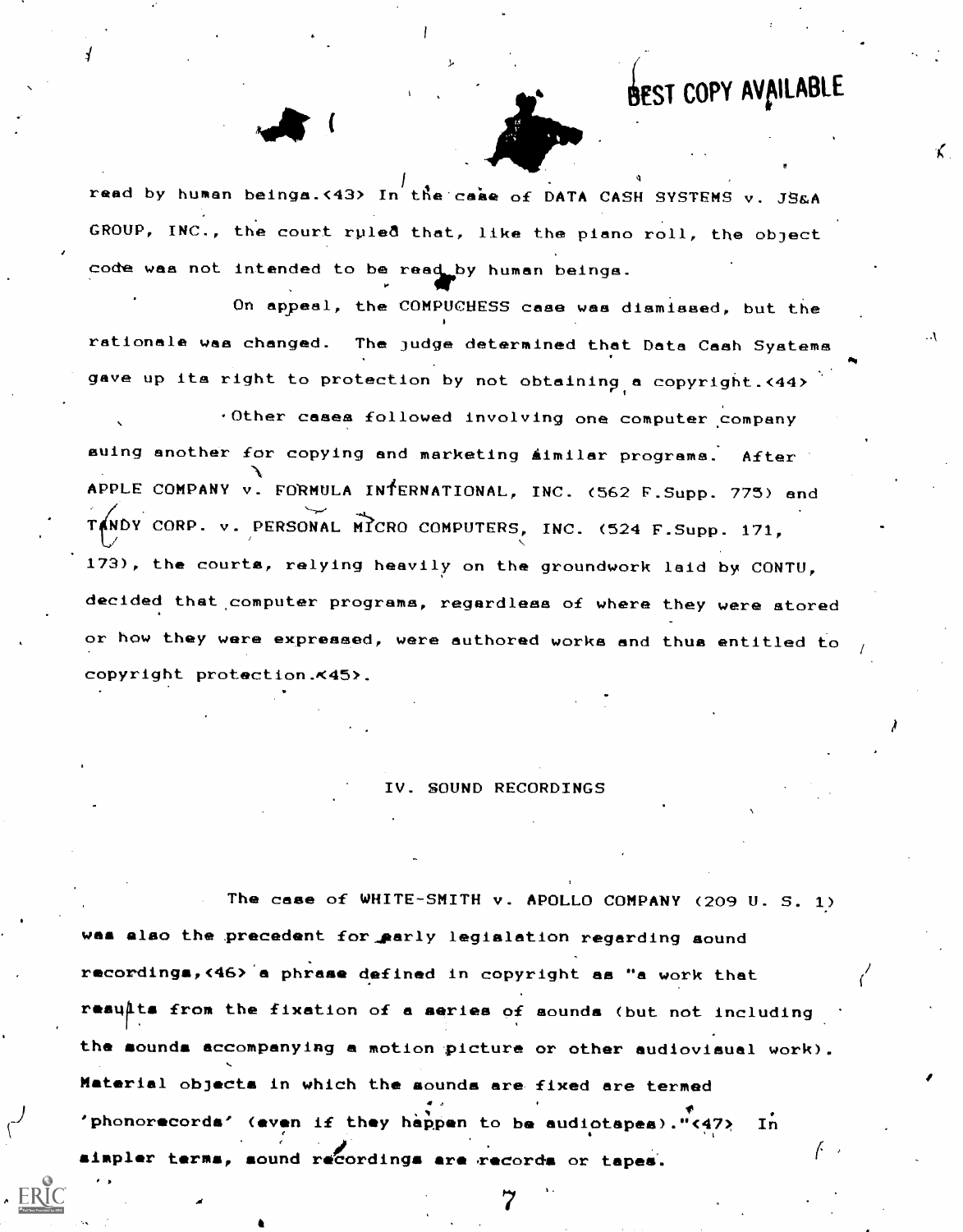Musical compositions, as mentioned eerlier, came under the protection of copyright in 1831.<48> The form of the' composition at the time was sheet muaic and the protection was afforded to the composer (author)<49> for the encouragement of the arts.<50>

. In 1877, Thomas Edison invented the phonograph, <51> which reproduced in sound the work of the composer; however, nearly . one hundred years passed before sound necordings were copyrighted.<52> The reason for the delay was the precedent established by the WHITE-SMITH v. APOLLO decision in 1908. Copyright of aound recordings, the actual disk or tape, was enacted in 1971 by Congress through an amendment to the Copyright Act of 1909.<53>

Prévious to, and also subsequent to, the 1971 amendment . to the Copyright Act of 1909, licensure protected the composer against the unauthorized reproduction and distribution of musical compositions as sound recordings. This licensure was enacted in the Copyright Act of 1909<54> and differs from the licensure required for public performance. The former licensure is required by those ' who actually produce the sound recording whereas the latter licensure is required by the entities which reproduce the sound .<br>1557 recording, auch as radio stations.  $\mathbf{v}$  and  $\mathbf{v}$ 

Licenaure for performance of musical composition dates mt. back to 1897<\$6> and was also revised in the 1909 Copyright Act. However, by 1914, performance permission had become self-defeating because it imposed more hardship upon the individual composers than was justified for the protection offered. < 57> To overcome these

 $8^\prime$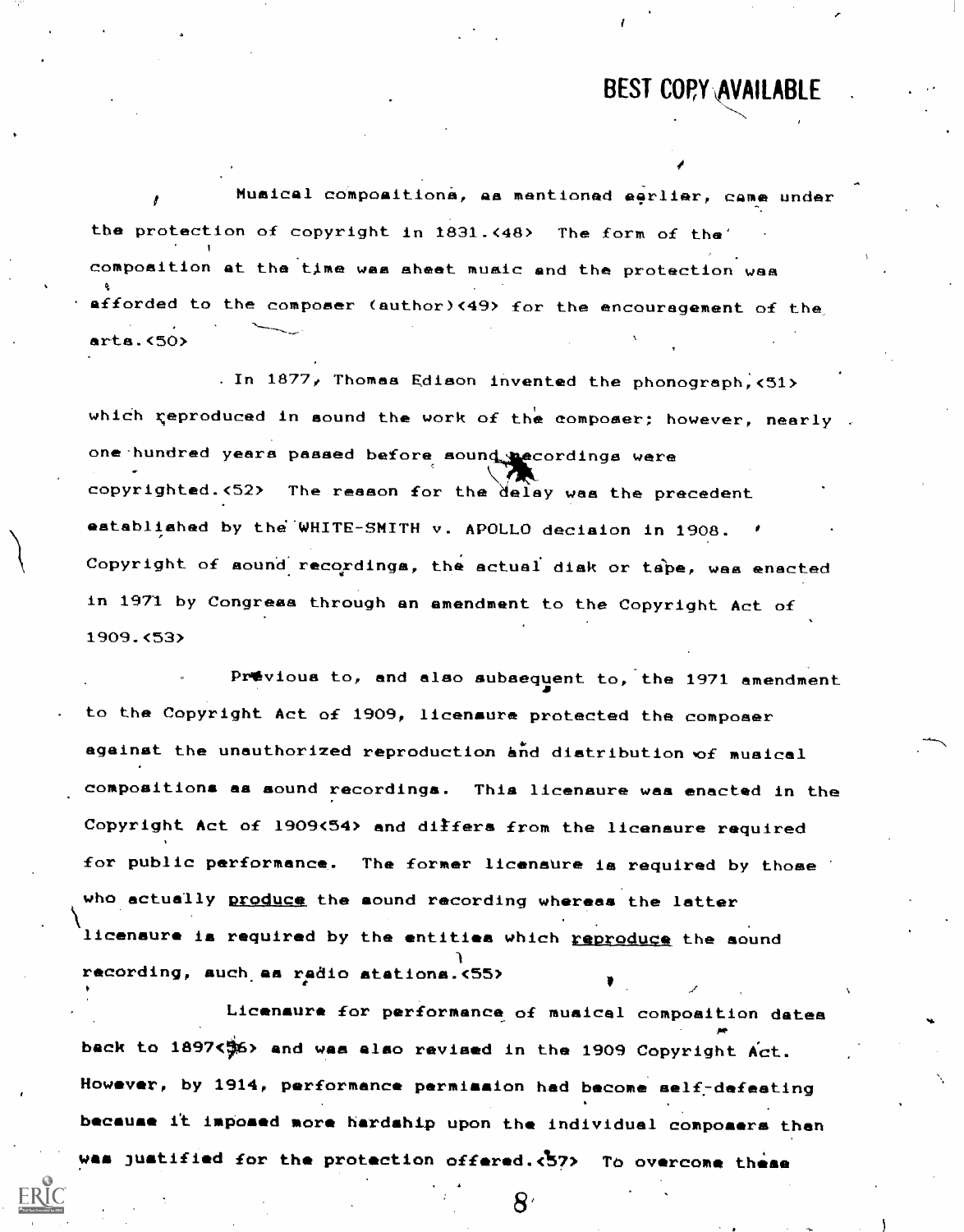hardships, leading composers formed a few performing rights societies to hold blanket licenses for musical performances. The scope and power of these societies increased with burgeonipg technology, and led to questions of anti-trust violations which are atill unresolved.<58> The sound recordings themselves are covered under an $\phi$ ther copyright.

r

 $\mathcal{L}$ 

V. FAIR USE

 $\mathcal{F}$ 

There is an exception to the rule that copyright enjoins one person from making copies of the works of enother. The  $$ except/on is called fair use.< 59> There is no aimple definition of fair use, but it is generally considered to be unauthorized use of copyrighted material<60> which does not constitute infringement "because: (1) it does not affect the market for the copyrighted material; (2) it promotes learning; and (3) it does not financially ) imjure the copyright holder to any great extent.  $61$ ) Stated another yay, under fair use "the unauthorized uses of a copyrighted work do not vioVate the copyright laws because the user's interest in the work outweighs the owner's interest in controlling access to it. "<62>

The concept of fair use dates back to early nineteenth century British law, was first invoked in Great Britian in 1869, and was included in the Copyright Act of 1909.<63> Because fair use was  $\int$ cloudy issue, it was strongly suggested that the question of fair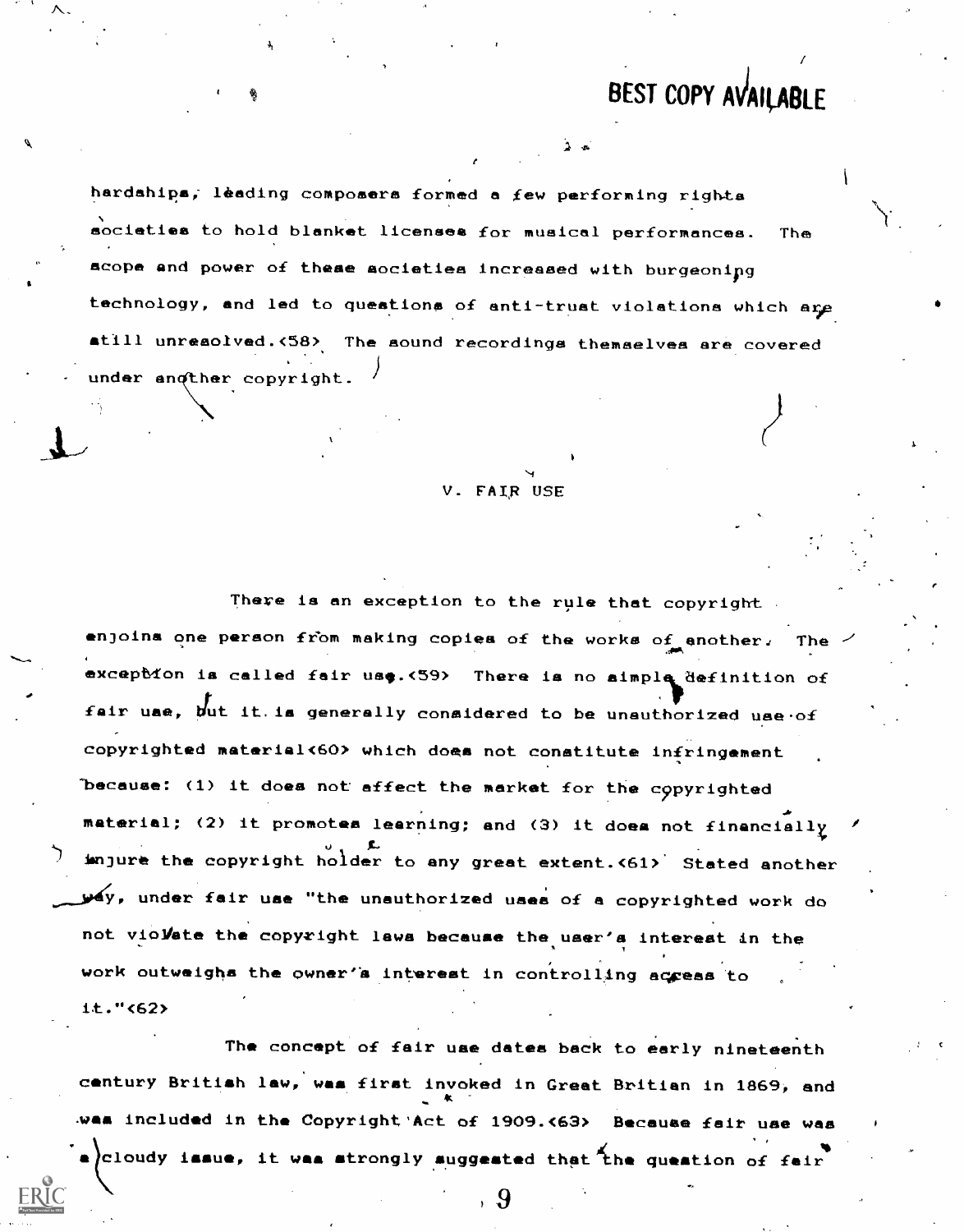use not be specifically addressed in the 1976 Copyright Act. The suggestion was ignored and fair use vas written into the act.<64>

 $\bullet$  . The set of  $\bullet$ 

In the case of computer programs and software, it is fair use that allows a copy of a program to be made in the use of the pregram and for archival purposes. < 65> With sound recordings, fair use applies to some forms of re-recording, for example, that by teachers for classroom use, <66> or the by libraries for preservation and use only  $\sharp f$  the original sound recording, owned by the library, is lost or damaged, and a replacement cannot be  $obtained$  at reasonable coat.  $622$  $\bullet$   $\bullet$   $\bullet$ 

 $\tilde{}$ 

 $\phi$  and  $\phi$ 

VI. VIDEORECORDINGS

The doctrine of fair use was at the very heart of the controversy surrpunding the copyright of videorecordings. Developed in the late 1960's and made available for home use in the 1970's, <68> videorecordings are magnetic tapes on which both sound and picture are tecorded.<69>

There are two major cases which diaplay the controversy in regard to videorecording and copyright. The first was heard in the District Court of the Western District of New York in 1982 and ip4olved videorecording for educational purposes. In ENCYCLOPAEDIA BRITANNICA EDUCATIONAL CORPORATION v. CROOKS (542 F. Supp. 1156), the defendant, representing the Erie County District school board, methodically recorded a series of productions by Encyclopaedia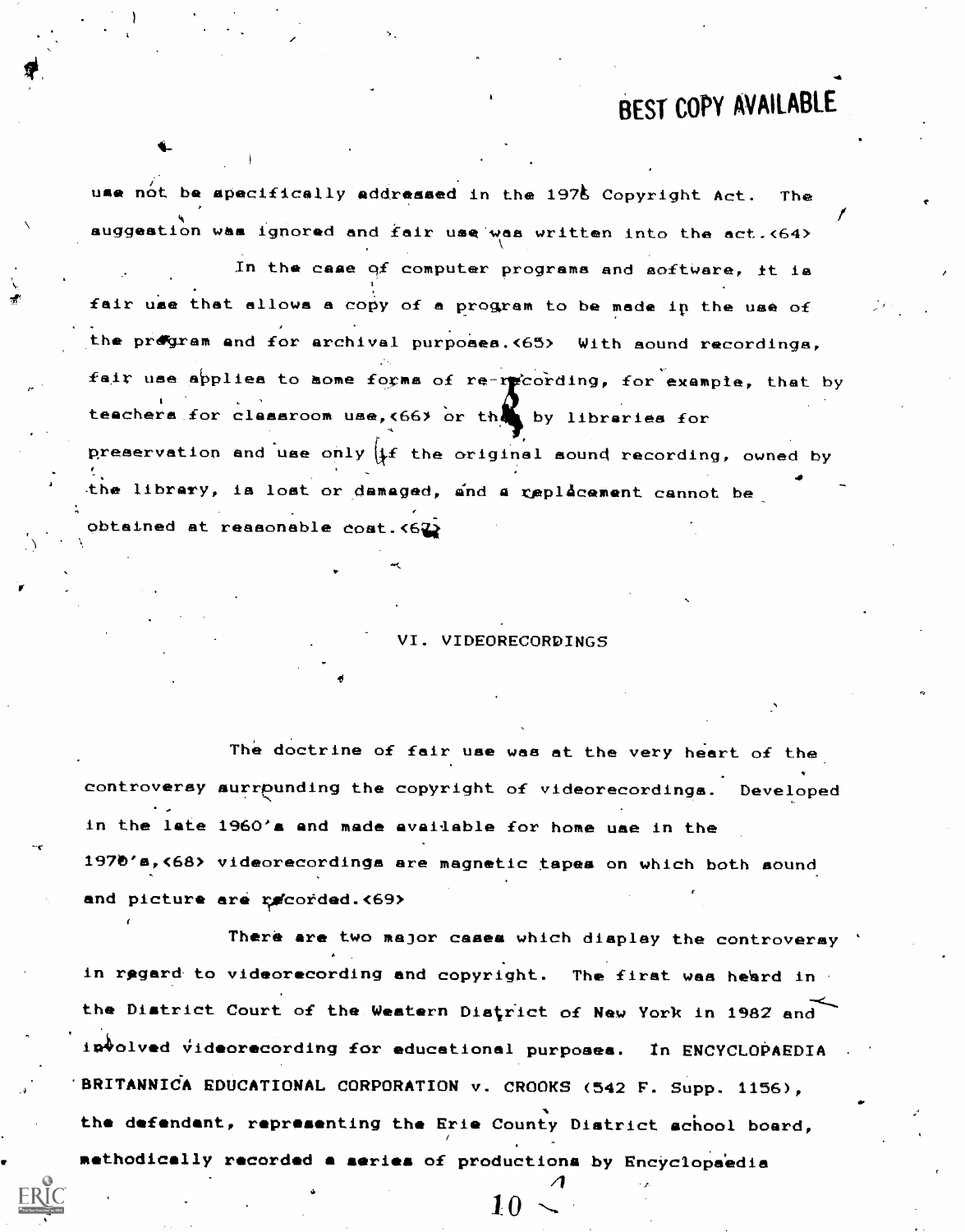Britannica Educational Corporation as- they were shown on public television for classroom use in the Erie District pchoola.<70> The defense maintained that the purpose, which wan strictly educational, was justified by fair use, and that the economic harm to the corporation was minimal. The court ruled that, because the plaintiff's market was limited to the educational community, the reproduction and diatribution of the videorecordings did affect the business' profit and so was not fair use.<71).

A related and more widely known case is that of UNIVERSAL CITY STUDIOS, INC. v. SONY CORPORATION'OF AMERICA (457 U. S. 1116 et al). In this case, Universal and Walt Disney sought injunction and financial damages against Sony and,othera who were producing a variety of home videorecording devices, among them, BETAMAX. <72>>The Ninth Circuit Court of Appeals ruled that "home videorecording of copyrighted Works broadcest over the public airwaves for private noncommercial'use constitutes copyright  $\qquad \qquad \qquad \bullet$ infringement . "<73> a a shekarar 1980

. In January, 1984, the United States Supreme Court overturned the UNIVERSAL dITY STUDIOS, INC. v. SONY CORPORATION OF AMERICA ruling by a five to four vote atating that private copying of television programs for the purpose of shifting the time of the program constitutes-fair use.<74> Juatice,John Paul Stevens further atated that sale of copying equipment did not conatitute, infringemant, and that, because the'lswa in this are& were unclear at beat, it was necessary to "...be circumspect in construing.the acope of rights created by a legislative enactment which never contemplated such a calculus of interests."<75> Dissenting justices

Full Text Provided by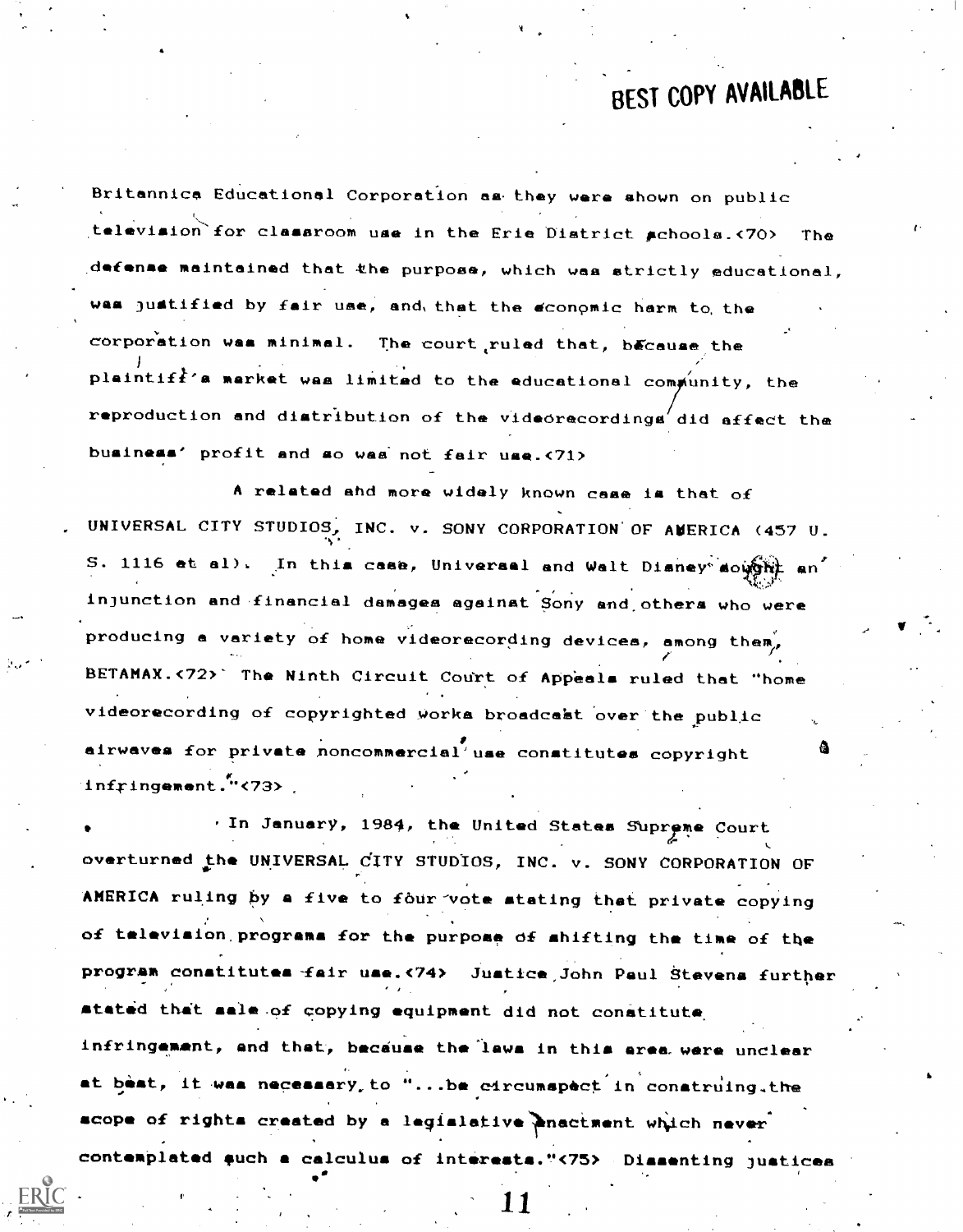There is an old atory, probably fictitious, that the Irish missionary, Saint Columba, spent many nights copying the' paalter of one Abbot Finnian. When it was complete, the abbot wanted the copy, but the asset refused to part with it. In 567 A. D., King Diarmid decreed by the copy go to the abbot saying "to w<br>Wwery cow, her calf, and accordingly to every book its copy."<79> Throughout history, law in a democracy has evolved to meet the needs of the society it serves and so it is with copyright law. Despite' ita many changes, the basis for copyright legislation in the United States has remained the same since the founding fathers plagiarized the Statute of Anne: protection of the author or creator for the common good.

invoked the basic rights of authors' control over their works. 076

VII. CONCLUSION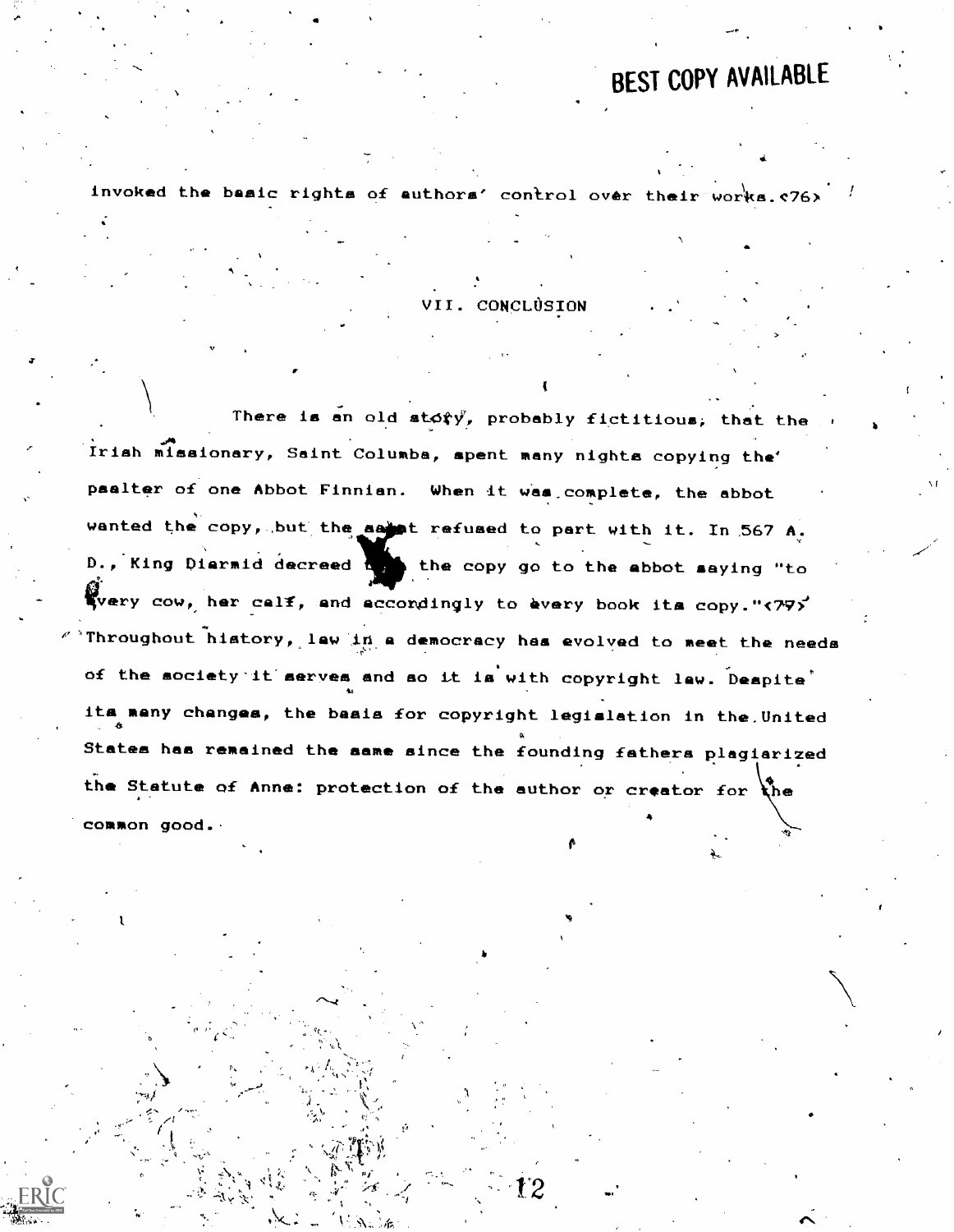## HISTORY OF COPYRIGHT OF SELECTED NON-PRINT MATERIAL

#### FOOTNOTES

1. Len Young Smith and G. Gale Roberton, Smith and Roberson's Business Lew (St. Paul: West Publishing Company, 1982), p. 821.

- '2. Maurice.J. Holland, "A Brief History of American Copyright Law," in The Convright Dilema, Herbert S. White, ed. (Chicago: American Library Association, 1978), p. 8.

3. Stanley Rothenberg, "Copyright," Encyclopedia Americana, 1982, VII, 772-775.

4. Holland, pp. 5-6.

5, Rothenberg, loc. cit.

6. Ibid.

 $7.$  Ibid.

8. Holland, pp. 7-8.

9. J. Clement Harrison, "History," in Copyright; Current Viewpoints on History, Laws, Legislation, Allen Kent and Harold Lancour, ed. (New York: R. R. Bowker Company, 1972), p. 1.

 $\angle$ 10. Harrison, p. 2.

 $11.$  Holland, p. 11.

12. Holland, p. 12.

### 13. "Holland, Maurice J.", National Faculty Directory '84 (Detroit: Gale Research Company, 1983), p. 1416.

14. Holland, p. 9.

15. Ibid.

16. Rothenberg, log. cit.

17. Harrison, p. 2.

18. Rothenberg, loc. cit.

19. Ibid.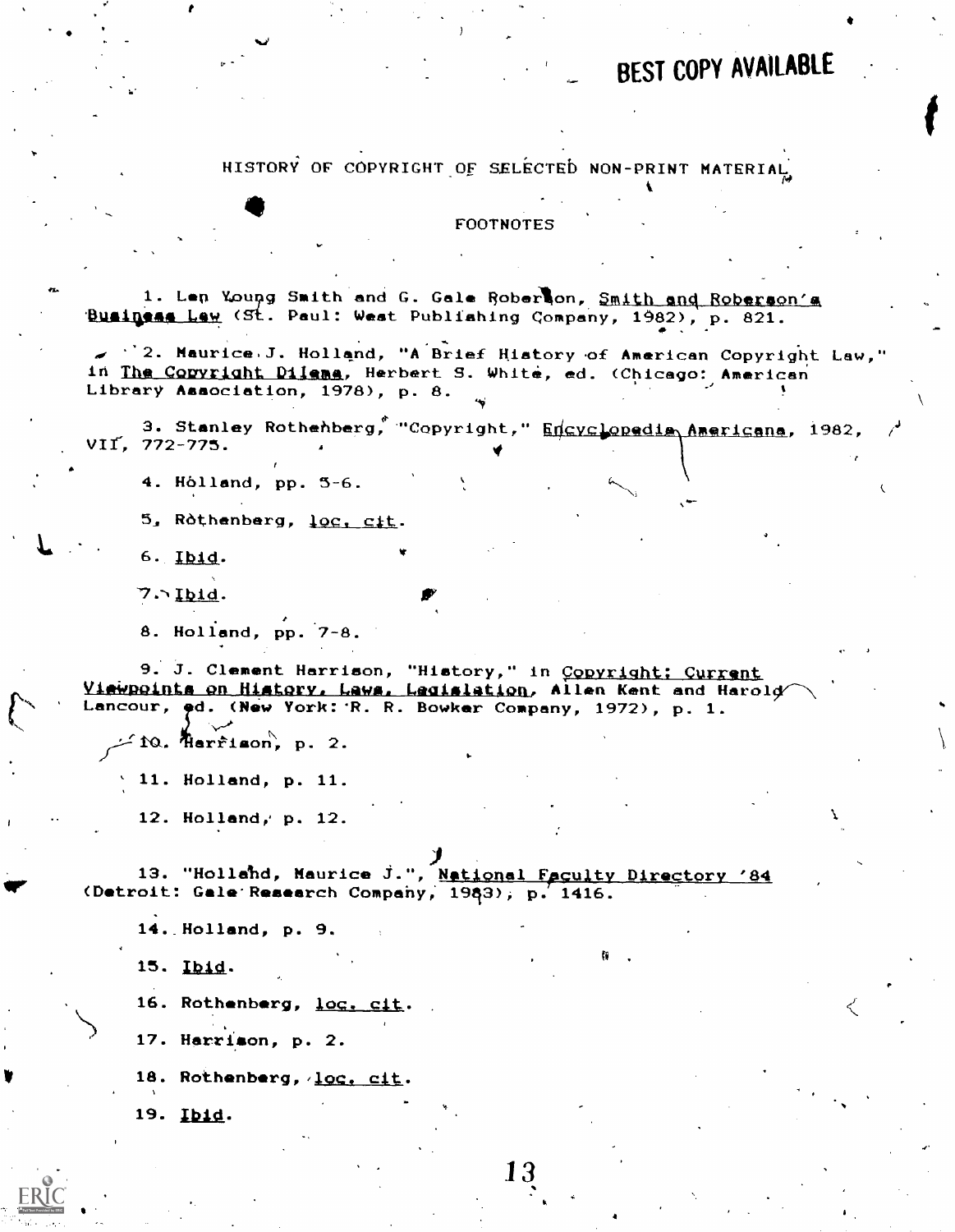20. Donald F. Johnson, Copyright Handbook (New York: R. R. Bowker, 1982), p. 6.

21. Holland, p. 12.

22. Rothenberg, log, cit.

23. Johnson (1982), p. 6.

24. Holland, p.  $24.'$ 

25. Johnmon (1982), p. 6.

. 26. Donald F. Johnmon, Copyright Handbook (New York: R. R. Bowker, 1978), p. 2.

27. Rothenberg, loc. cit.

28. Benjamin F. Kaufman, "Copywriting Object Code: Applying Old Legal Tools to New Technologies, "4 Copyright/Law Journal, (Fall, 1983), p.  $421.$ 

Joe F. Barker, "Williams Electronics, Inc. v. Artic 29. International, Inc.: Duplication of Computer Program in Object Form is Copyright Infringement, " 24 South Texes Law Journal, (1983), p. 420.

30. Andrew J. Nilles, "Copyright Protection for Programs Stored in Computer Chips: Competing with IBM and Apple," 7 Hamling Eaw Review, (January 1984), p.110.

31. Kevin F. Cavaliere, "Protection of Property Righta in Computer Programm: a 'Bamic' Formula for Debugging' the System," 57 St. John's Law Raviaw, (Fall, 1982), p. 122.

32. Glenn J. MacGrady, "Protection of Computer Software - An Update and Practical Synthesis," 20 Houston Law Review, (July, 1983), p.  $1038 - 1051.$ 

 $14$ 

33. Barker, p. 406, 34. Kaufman, p. 422. 35. Kaufman, p. 401. 36. Kaufman, p. 432. 37. Kaufmah, pp. 428-429. 38. Kaufman, p. 428. 39. Ibid.  $\angle$  40. Ibid.

BEST COPY AVAILABLE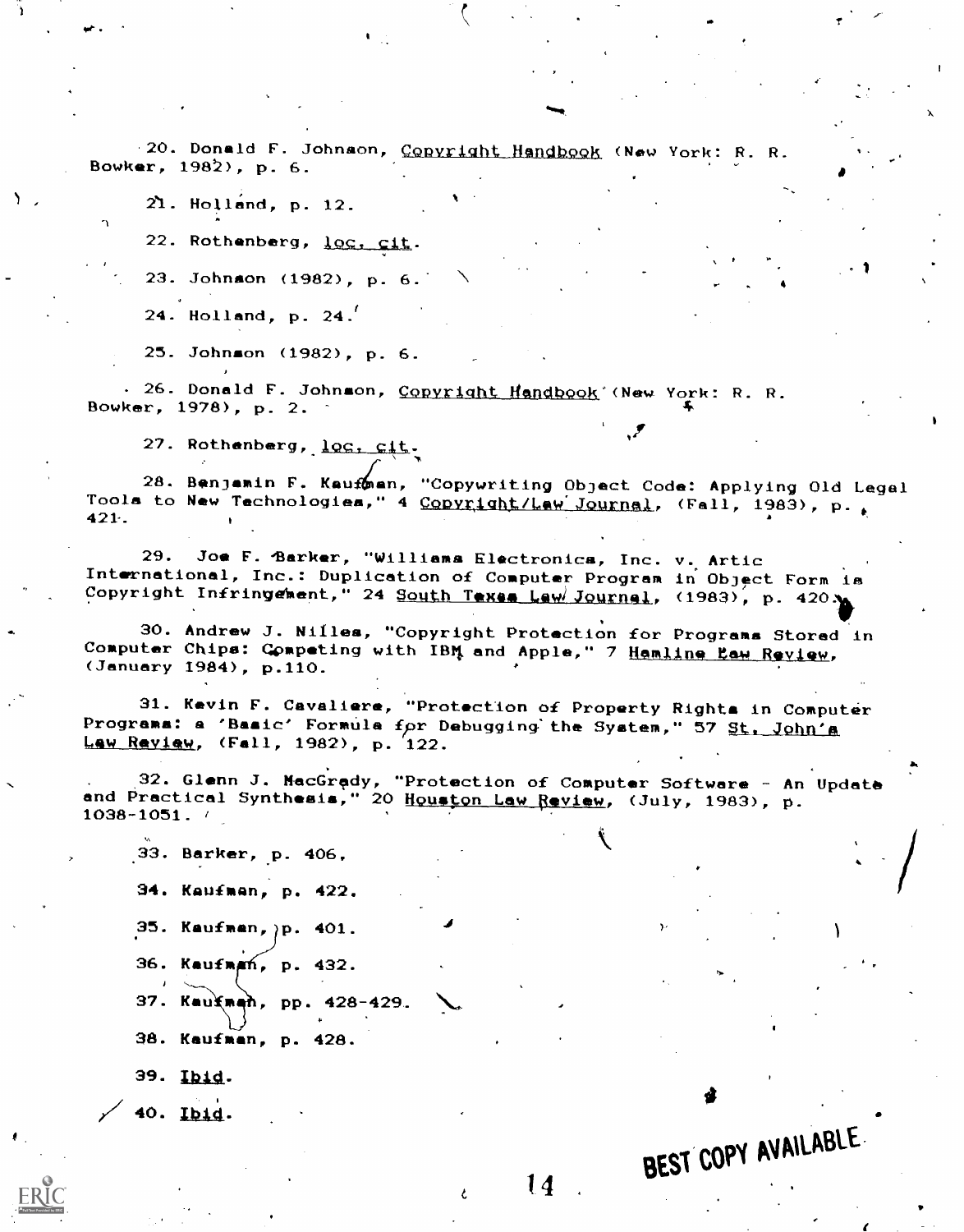41: Kaufman, p. 429: 42. kaufman, pp. 429-430. 43. Kaufman, p. 429. 44. Kaufman, p. 430. 45. Nillea, pp. 110-113. .46. Johnson (1962), p. 15. 47. Johnson (1982), p. 21. 48. Rothenberg, loc. cit. 49. Johnson (1982), p. xvii., 50. Holland, p. 10.

51. Kenneth M. Swezey, "Edison, Thomas Alva," Encyclopedia'<br>Americana, 1984, IX, pp. 636-638.

52.\Johnaon (1982), p. 15.

 $53.$  Ibid.

54. Johnson (1982), p. 192.

55. Ibid.

56. Rothenberg, loc.cit.

57. Burt A. Leete, "Marketing of Musical Performance Rights and<br>Antitrust: The Clash Continues," 21 American Buainess Law Journal, (Fall, 1983), p. 336.

58. Leete, p. 350.

59. Denise M. Higgins, "The SONY Impact on Home Videorecording: Time for a Legislative Solution," 18 Northern Illinois University Law Review, (Spring, 1983), p. 389.

60. Steven H. Elizer, "Vidertsping for Classroom Use: Fair or Foul?" 61 Washington University Lew Quarterly, (Summer, 1983), p. 437.

61. Wendy J. Gordon, "Fair Use as Market Failure: A Structural and Economic Analysis of the BETAMAX Case and its Predecessors," 82 Columbia Low Review, -(Dacomber, 1982), p. 1614..

62. Elizer, p. 437.

63. Jarome K: Miller, Applying the New Copyright Lew: A Guide for

# 1.5 BEST COPY AVAILABLE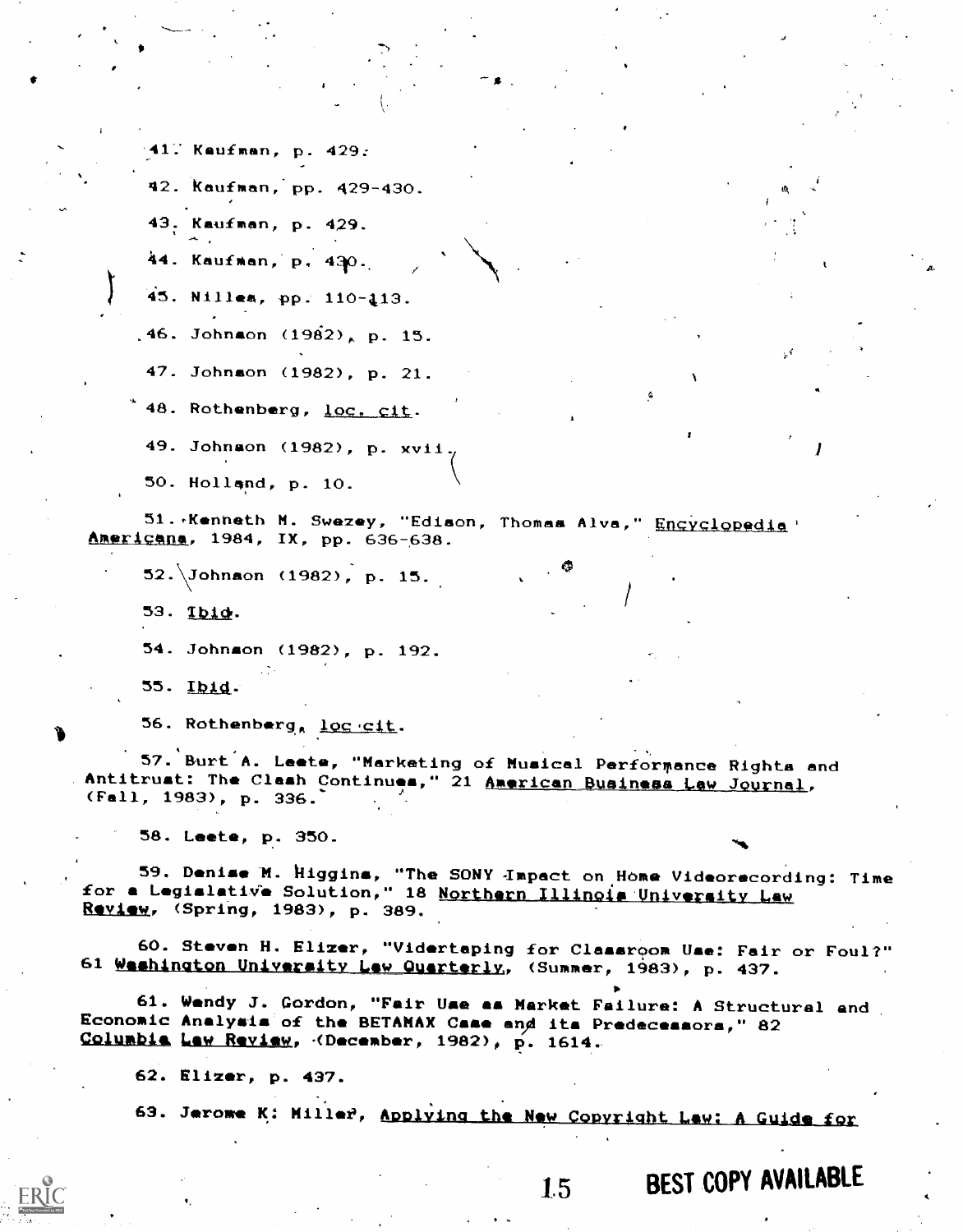Educators and Librarians (Chicago: American Library Association, 1979), p. 11.

**41 11 11 11 11 11 11 11 11** 

64. Miller, p. 12.

65. Kaufman, p.<sup>4</sup> 428.

66. Miller, p. 41.

67. Miller, p.

68. William M. Milliken, "Tape Recorder," The World Book<br>Encyclopedia, 1976, IXX, p. 27-29.

1'

69. Ibid.

70. Elizer, p. 460. <sup>7</sup>

71. Elizer, pp. 460-461.

72. Higgins, p. 391.

73. Higgins, p. 384.

74. "Home Use of Videotape Recorders Does Not Constitute Copyright Infringement," The United States Law Week, (January 24, 1984), pp.

75. Ibid,

76. Ib4d.

**I** and the second

77. John C. Hogan and Saul Cohen, An Author's Guide to Scholarly Publishing and the Law (Englewood Cliffs, NJ: Prentice-Hall, Inc.,  $-1965$ ), pp. 49-49.

 $\overline{a}$ 

J

 $\frac{1}{4}$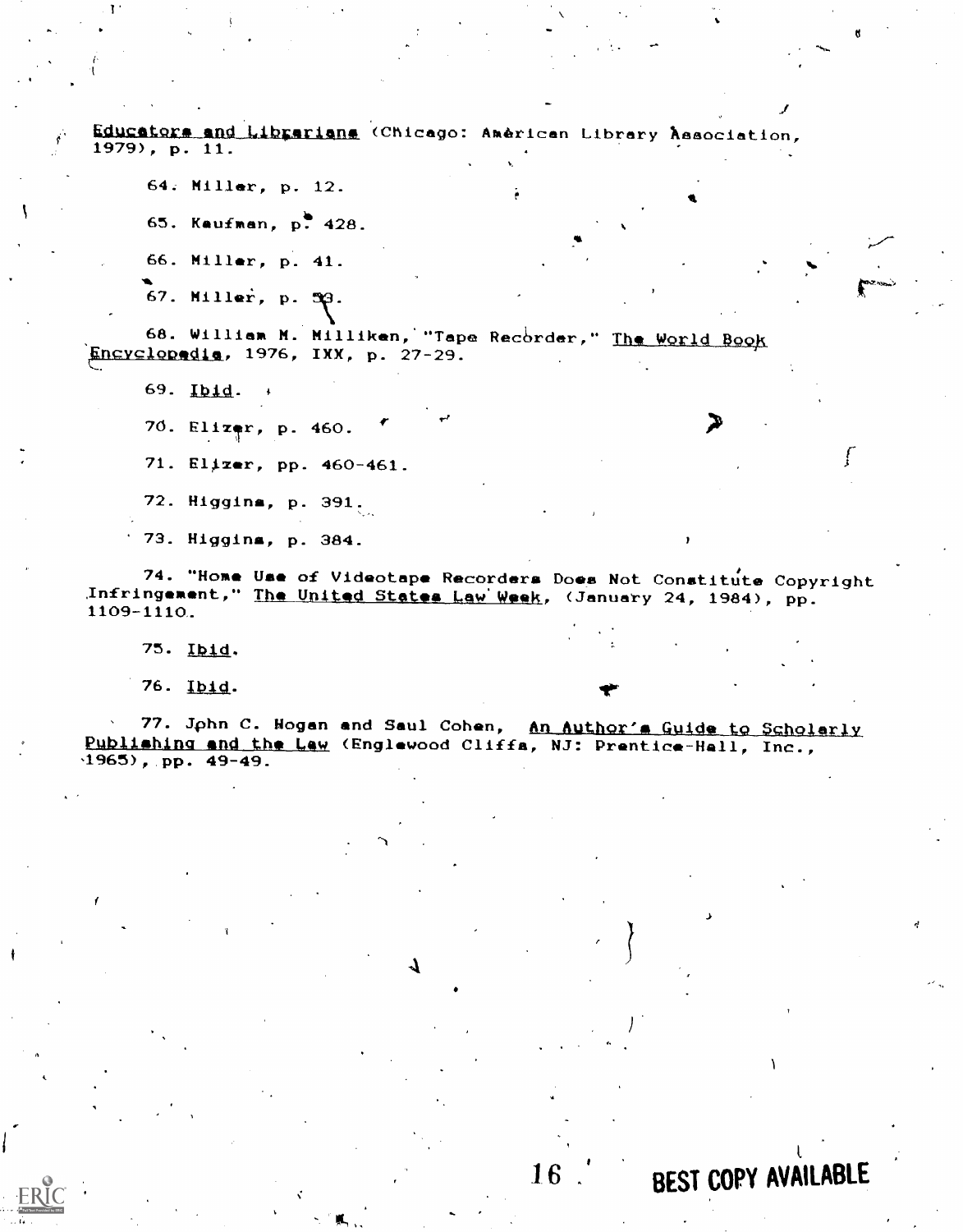### HISTORY OF COPYRIGHT OF SELECTED NON-PRINT MATERIAL

#### **BIBLIOGRAPHY**

Barker, Jog F. "Williams Electronica, Inc. v. Artic International, Inc.: Duplication of Computer Program in Object Form is Copyright Infringenent." 24 South Texas Law Journal, 399-420, 1983.

Cavaliera, Kevin F. "Protection of Property Rights in Computer Programa: a 'Baaic' Formula for Debugging the System." 57 St. John's Law Review, 92-126, Fall, 1982.

Elizar, Stevan H. "Videotaping for Classroom Use: Fair or Foul?" 61 Washington University Law Quarterly, 435-470, Summer, 1983.

Gordon, Wendy J. "Fair Use as Market Failure: A Structural and Economic Analysis of the BETAMAX Case and its Predecessors." 82. Columbia Law Review, 1600-1657, December, 1982.

Harrison, J. Clement. "History." Copyright: Current Viewpoints on History, Laws, Legislation. Edited by Allen Kent and Harold Lancour. New York: R. R. Bowker Company, 1972.

Higgins, Denise M. '"The SONY Impact on Home Videorecording: Time for a Legislative Solution." 18 Northern Illinois University Law Review, 383-413, Spring, 1983.

Hogan, John C. and Cohen, Saul. An Author's Guide to Scholarly Publishing and the Law. Englewood Cliffa, NJ: Prentice-Hall, Inc., 1965.

Holland, Maurice J. "A Brief History of American Copyright Law." The Copyright Dilema: Proceedings of a Conference Held at Indiana University April 14-15. 1977. Edited by Herbert S. White. Chicago: American Library Association, 1978.

"Home Une of Videotape Recorders Does Not Constitute Copyright Infringement. The United States Law Week, 52(28)LW, 1109-1110, January 24,  $1984$ .

Johnson, Donald F. Copyright Handbook. New York: R. R. Bowker, 1978.

Johnson, Donald F. Copyright Handbock. New York: R. R. Bowker, 1982.

Kaufhan, Benjamin S. "Copyrighting Object Code: Applying Old Legal Tools to New Technologies." 4 Computer/Law Journal, 421-440, Fall, 1983.

Latman, Alan. "Annual Review of Copyright Cases: The Nuts and Bolts